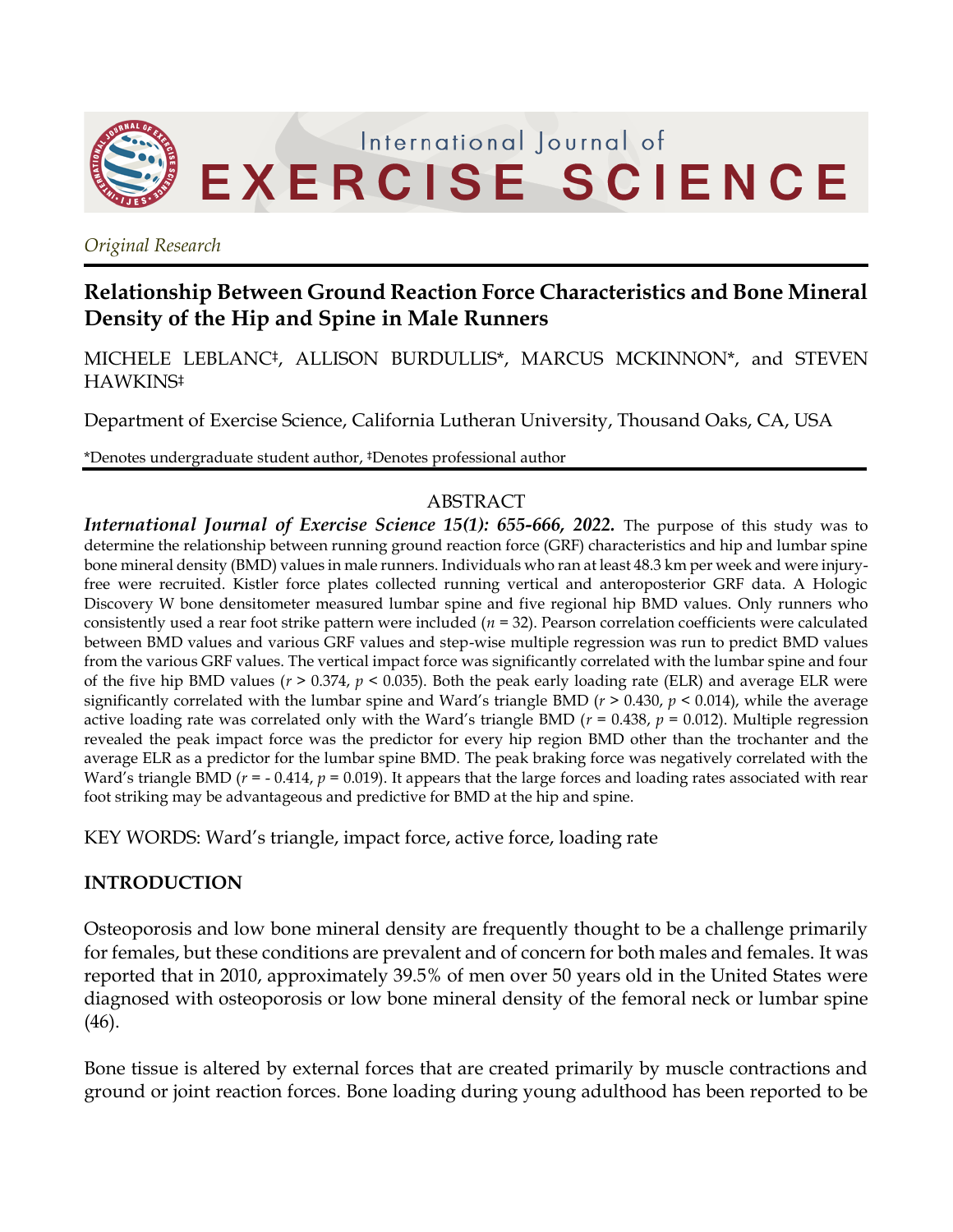a good predictor for bone mineral density (BMD) at the lumbar spine and total hip later in life (42). Peak bone mass is typically established in the hip and lumbar spine by age 20 for males (3, 22). Previous studies have found that while running involves repetitive impact and muscle forces, the magnitude and primarily compressive nature of these forces are not necessarily effective in stimulating increases in BMD in the hip and lumbar spine when compared to activities that include larger anteroposterior and/or mediolateral forces. There have been numerous studies which have investigated hip and/or lumbar spine BMD values for male runners. Many of these studies have reported equivalent or lower BMD values for male runners when compared to non-runners or participants of other impact sports activities (2, 5, 14, 15, 16, 19, 29, 39). Research has determined that 33-40% of young adult male runners have low BMD of the lumbar spine (16, 25, 36). Studies have investigated relationships between male runner BMD and various factors including lean body mass, BMI, weekly mileage, calcium intake, and bone turnover markers (4, 24, 36, 42, 44). However, these investigations have not considered the role of forces in BMD and it is possible that the size or rate of the vertical or anteroposterior ground reaction forces experienced by the runners are associated with the likelihood of having low BMD in the hip and/or spine. The possibility of this relationship has not been investigated in male or female runners. Many of the relational studies with female runners has focused on the relationship between ground reaction forces and bone stress injuries. Due to the marked difference in hormonal influences on bone density, it is important to view findings for females separate from those involving male runners.

Ground reaction force characteristics differ based on the foot strike pattern of the runner. Researchers have reported values between 75% and 94% of long-distance runners use a rear foot strike pattern (10, 12, 21, 28, 32). Rear foot strike patterns are characterized by an initial impact force while mid-foot or forefoot striking patterns do not experience this early impact force (9, 34). Runners who use the rear foot strike pattern also exhibit higher loading rates than those runners who use other foot strike patterns (1, 41, 47). Previous researchers have affixed an accelerometer to their participants' hip and determined that activities that create a slope of the acceleration curve of at least 1000 were able to generate BMD in the hip (3). It is possible that the early impact force that rear foot strikers experience may meet this threshold and be a valuable stimulus for bone and aid in preventing low bone density for runners. The purpose of this study was to investigate the relationship between the hip and spine bone mineral density values and ground reaction force characteristics for male runners who use a rear foot striking pattern.

# **METHODS**

# *Participants*

Forty male runners, aged 18-25 years, were recruited from the local community through advertisements at running stores and clubs. Eligibility for participation in the study required runners to run at least 48.3 km per week (approximately 30 miles/week) for at least a year. Any runner who had a history of orthopedic injury to the lower limbs or back was excluded from the study. Each runner read and signed a consent form that was approved by the university's Institutional Review Board. Once consent was submitted, the participants filled out a survey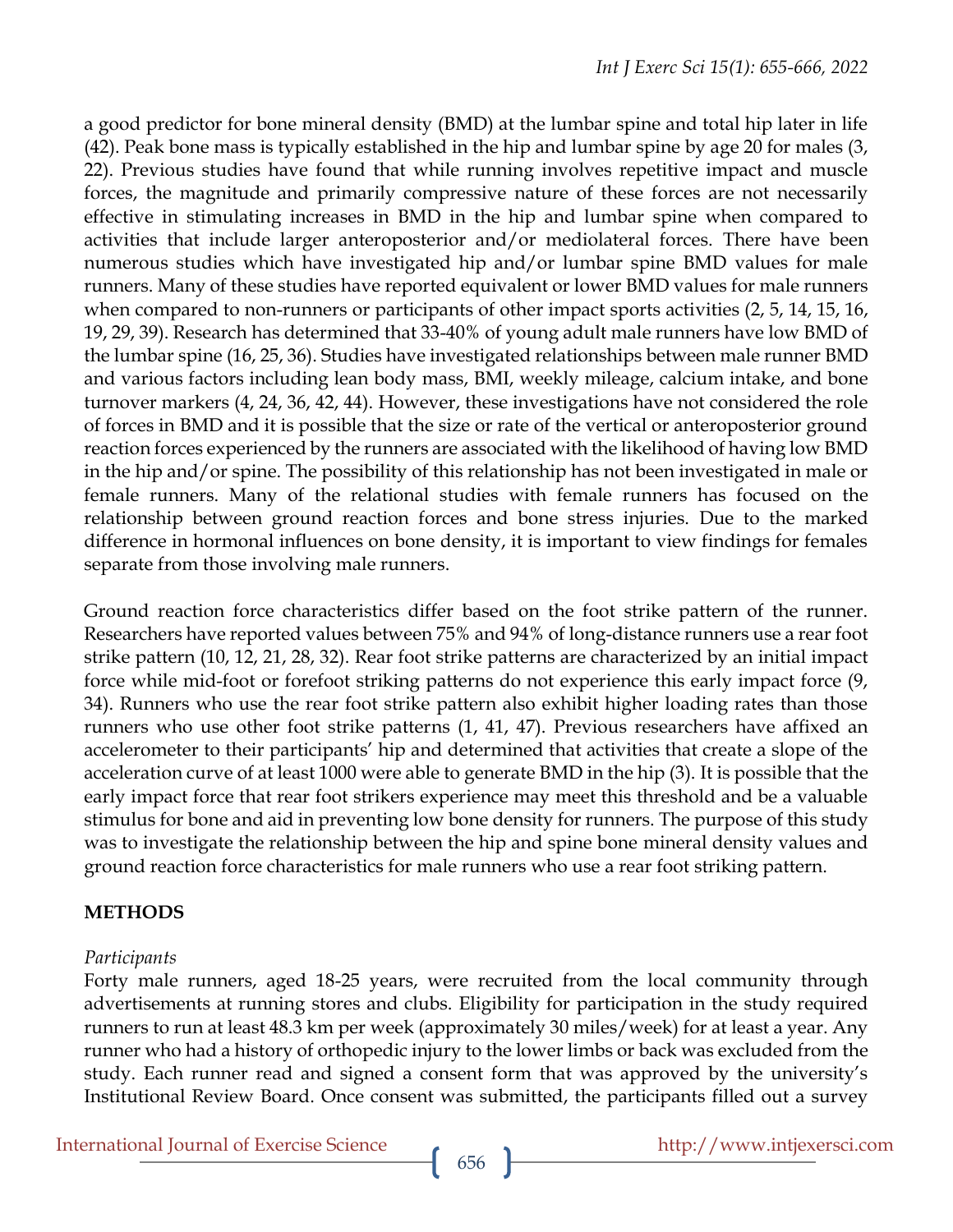that focused on their health and eating and running history to further confirm eligibility for the study. If a participant had any limitations to exercise or metabolic or chronic diseases known to influence bone (e.g. diabetes, hypo- or hyper-thyroidism, hypo- or hyper-gonadism), they were excluded from participating in the study. This research was carried out fully in accordance to the ethical standards of the International Journal of Exercise Science (37). Once eligibility was confirmed, mass and height were measured using a balance scale and stadiometer.

#### *Protocol*

Each runner ran for at least five minutes at a self-selected pace in the laboratory as a warm up. Participants ran approximately seven meters prior to having one of their feet land on one of two Kistler 9281CA force plates (Amherst, NY) which were embedded in the lab floor. Runners were instructed to run at a typical training pace to obtain typical forces that they experience in each foot strike during their weekly mileage. Trials continued until three successful trials were collected for each foot. A successful trial was one that had the foot fully in contact with the force plate and did not involve any observable stride length or frequency adjustments. The force plates collected three-dimensional ground reaction force data at 1200 Hz. Bioware 5.4.3.0 was used to obtain ground reaction force characteristics from each trial.

Prior to any bone density data being collected, the quality control process was performed for the Hologic Discovery W densitometer (Waltham MA) by first scanning a phantom spine with known density and confirming that the system was accurate. Measurements were maintained within the manufacturer's precision standards of < 1.0% for the spine and < 1.5% for the total hip. All participants wore clothing with no plastic or metal parts (no buttons or zippers). Their anteroposterior lumbar spine (L1-L4) and right hip region were scanned with the same operator analyzing the scans. Bone mineral density values were recorded for the lumbar spine, femoral neck, trochanter region, intertrochanteric region, total hip, and Ward's triangle. Ward's triangle is a region identified by the software that is 1cm<sup>2</sup> and has lowest BMD in the femoral neck region (48).

Hip bone mineral density was collected for each participant's right hip. Thus, only the running trials with the right foot landing on a force plate were used for analysis. Foot strike patterns were determined for each of the three trials for each participant using the vertical ground reaction force graphs. A runner was classified as a rear foot striker if all three trials exhibited a rear foot strike pattern with a clear vertical impact force prior to the active vertical force. Only participants that were classified as a rear foot striker were used for further analysis.

Bioware 5.4.3 software (Kistler, Amherst, NY) was used to obtain vertical and anteroposterior ground reaction force variables and their corresponding timing for each of three trials for all participants (see Figure 1). In the vertical direction, the peak impact force  $(Fz_1)$ , the time to  $Fz_1$ , the peak and average loading rates during the early impact phase (average ELR and peak ELR, respectively), the peak active force (Fz<sub>2</sub>), the time to Fz<sub>2</sub> and the average active loading rate were all determined. In the anteroposterior directions, the maximum braking and propulsive forces and the time from the start of each phase to these maximum values were determined. All force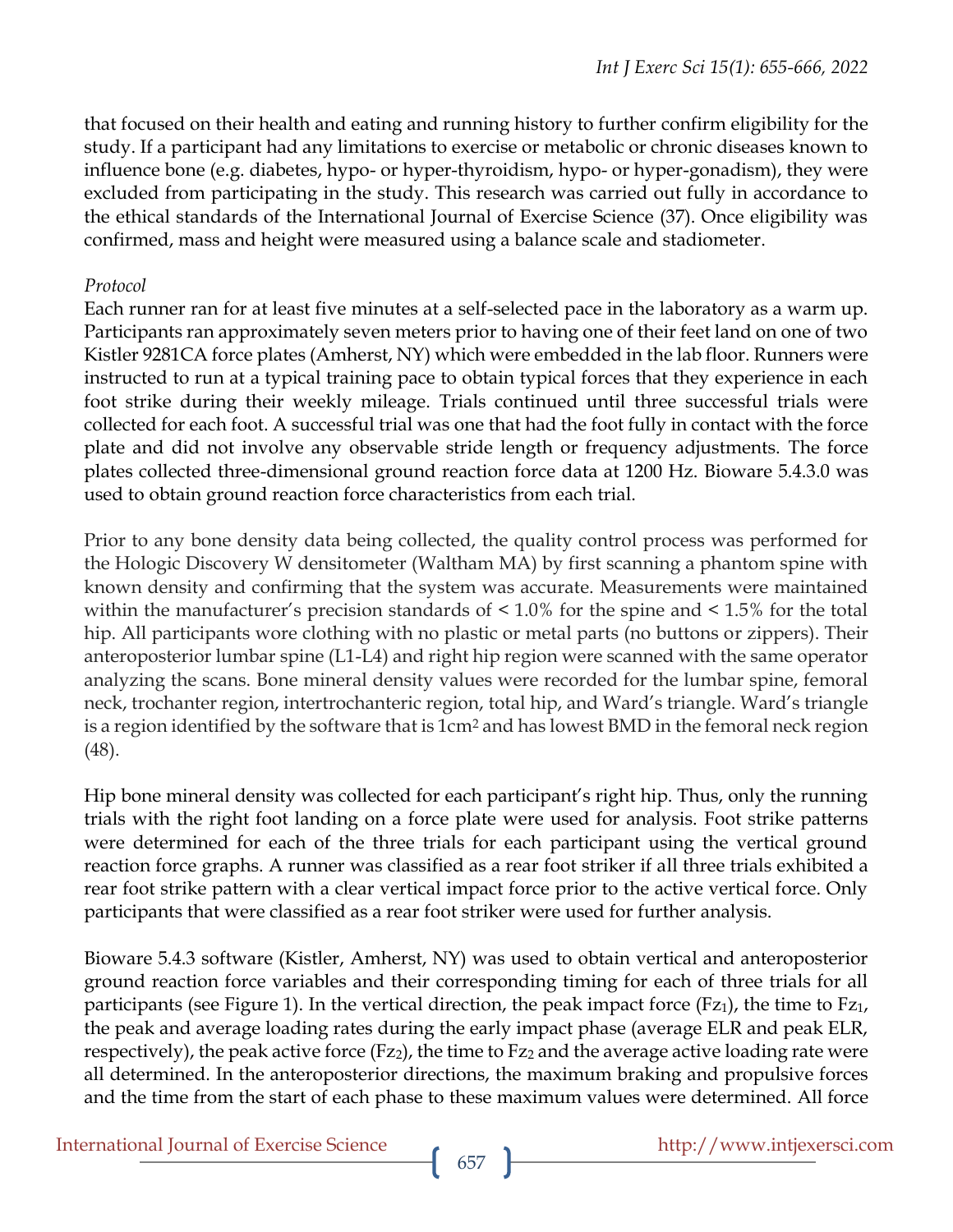

values were normalized for body weight. Each performers average from their three trials was used for analysis.

**Figure 1.** Vertical (Fz) and anteroposterior (Fy) ground reaction force variables. Vertical force characteristics include the peak impact force (Fz<sub>1</sub>) and the peak active force (Fz<sub>2</sub>). The time from first contact until these peak forces are shown with  $t_1$  and  $t_2$ , respectively. The early loading phase is from first contact to  $Fz_1$  with the average loading rate being obtained by the slope of the line joining the first vertical force to  $Fz_1$  (see the dotted line). The maximum braking force and maximum propulsive forces are shown with their time occurrences ( $t_B$  and  $t_P$ , respectively). It should be noted that the numerical value of  $t<sub>P</sub>$  was from the start of the propulsive phase until the time of maximum propulsive force.

# *Statistical Analysis*

The statistical analysis was completed using SPSS v.25 (Armonk, NY: IBM Corporation). Mean and standard deviation values were computed for the subject characteristics, the GRF, and BMD values. Pearson correlation coefficients were calculated between each BMD value and the subject characteristics, other BMD values, and vertical and horizontal force characteristics. A stepwise multiple regression was run for each BMD value with all force values entered as predictors. Significance was determined with  $p \leq 0.05$ .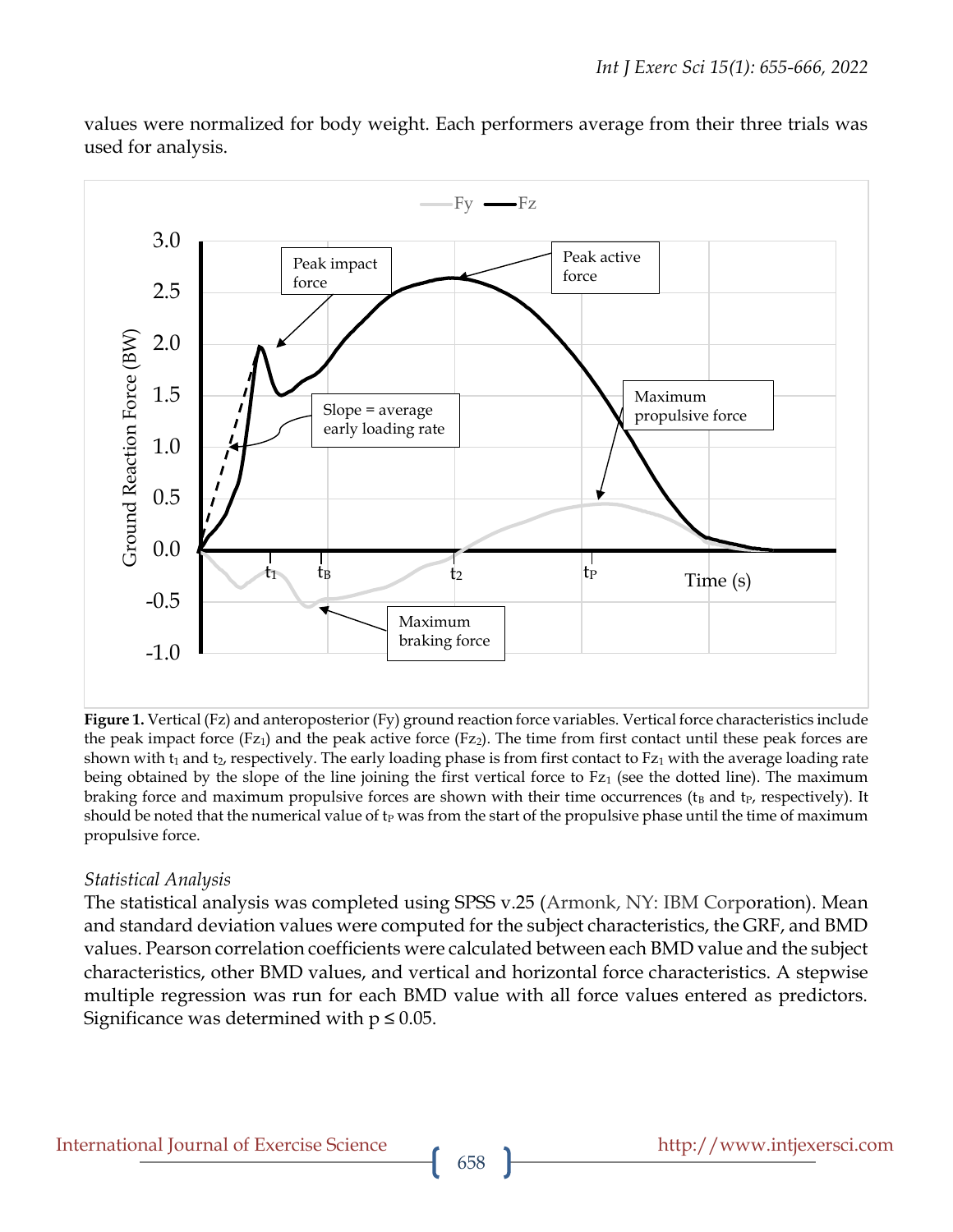#### **RESULTS**

Thirty two of the forty runners exhibited vertical ground reaction forces that indicated a consistent rear foot strike pattern. Mean age of participants was  $21.2 \pm 3.0$  years and their selfreported weekly running mileage was  $81.3 \pm 24.5$  km ( $50.5 \pm 15.2$  miles). Their height, mass, and corresponding body mass index (BMI) were  $1.766 \pm 0.061$  m,  $66.3 \pm 6.9$  kg, and  $21.3 \pm 1.9$  kg/m<sup>2</sup> respectively. Body mass had a significant relationship with the femoral neck BMD ( $r = 0.458$ ; p = 0.008) and the intertrochanteric region (*r* = 0.354; *p* = 0.047). No other subject characteristic had a relationship with any BMD value.

Vertical and anteroposterior ground reaction force data are given in Table 1. Table 2 provides the BMD values for the lumbar spine and five hip locations. The BMD values were all significantly correlated to each other ( $r > 0.459$ ;  $p < 0.008$ ).

**Table 1.** Characteristics of the vertical ground reaction force on the runners' right foot during the stance phase.

| Variable                             | Mean ± standard deviation |  |  |
|--------------------------------------|---------------------------|--|--|
| Peak impact vertical force $(Fz_1)$  | $2.33 \pm 0.62$ BW        |  |  |
| Time to $Fz_1(t_1)$                  | $15.7 \pm 6.0$ ms         |  |  |
| Peak early loading rate              | $497.2 \pm 210.8$ BW/s    |  |  |
| Average early loading rate           | $167.3 \pm 74.5$ BW/s     |  |  |
| Peak active force (Fz <sub>2</sub> ) | $2.65 \pm 0.19$ BW        |  |  |
| Time to $Fz_2(t_2)$                  | $92.6 \pm 15.5$ ms        |  |  |
| Active loading rate                  | $29.5 \pm 5.8$ BW/s       |  |  |
| Peak braking force                   | $-0.54 \pm 0.16$ BW       |  |  |
| Time to peak braking force           | $36.4 \pm 12.9$ ms        |  |  |
| Peak propulsive force                | $0.40 \pm 0.05$ BW        |  |  |
| Time to peak propulsive force        | $51.7 \pm 6.6$ ms         |  |  |
| $BW = body weight$                   |                           |  |  |

**Table 2**. Bone mineral density (mean ± standard deviation) for the lumbar spine (L1-L4) and hip joint regions.

| Region                    | Mean ± standard deviation       |  |  |
|---------------------------|---------------------------------|--|--|
|                           | bone mineral density $(g/cm^2)$ |  |  |
| <b>Total Lumbar Spine</b> | $0.972 \pm 0.097$               |  |  |
| Femoral neck              | $0.952 \pm 0.118$               |  |  |
| Trochanter region         | $0.759 \pm 0.078$               |  |  |
| Intertrochanteric region  | $1.204 \pm 0.119$               |  |  |
| Total hip                 | $1.030 \pm 0.095$               |  |  |
| Ward's triangle           | $0.801 \pm 0.118$               |  |  |

Table 3 provides the Pearson correlation coefficients between the BMD values and the vertical and anteroposterior GRF measures. The normalized impact force, Fz<sub>1</sub>, was significantly correlated with the lumbar spine and four of the five hip BMD values. The time from initial contact to Fz<sub>1</sub> was significantly correlated to the lumbar spine BMD only and had a negative relationship. Both the normalized peak early loading rate (ELR) and normalized average ELR

International Journal of Exercise Science http://www.intjexersci.com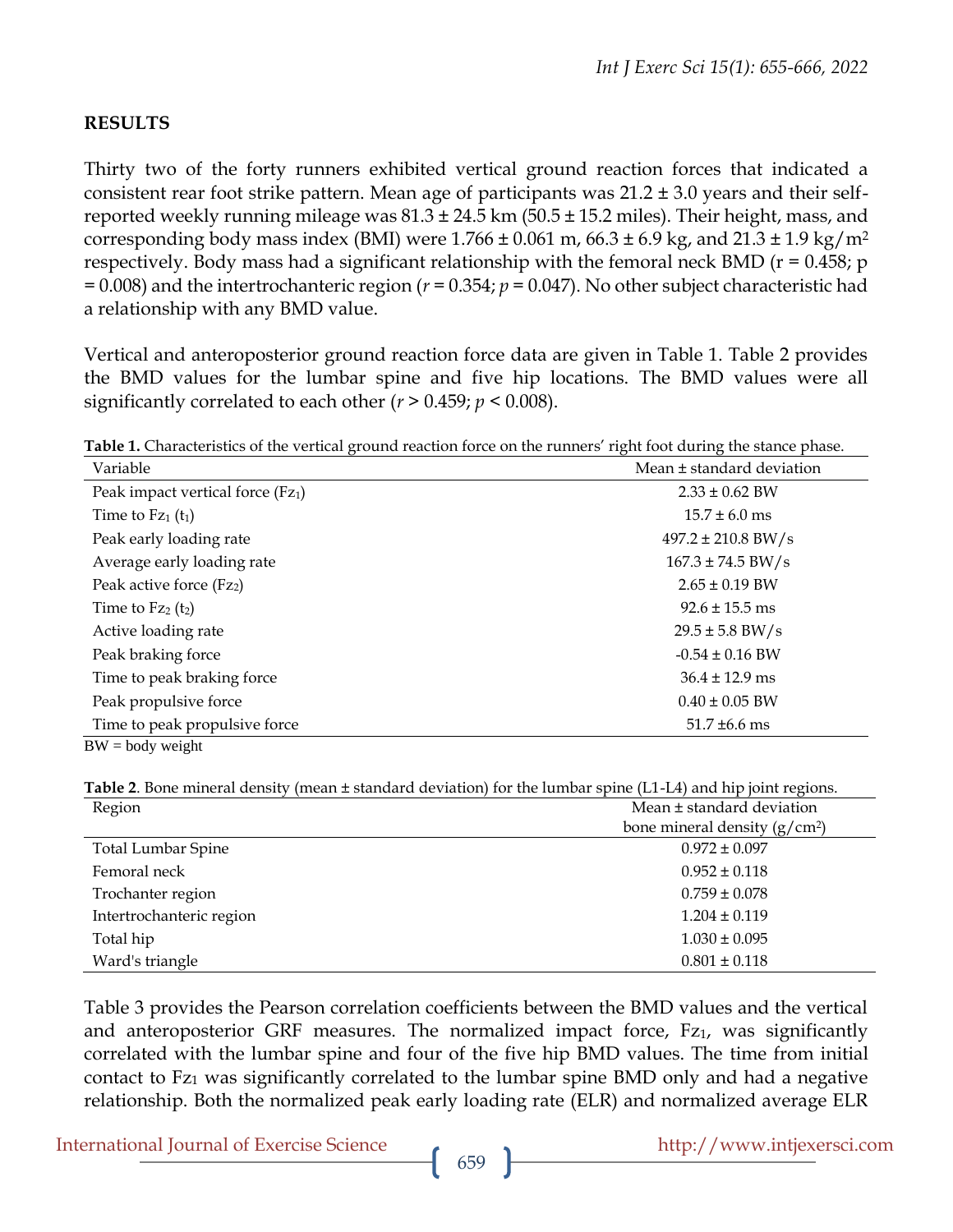were significantly correlated with the lumbar spine BMD and Ward's triangle. The normalized active peak vertical ground reaction force, Fz<sub>2</sub>, was not significantly correlated with any of the bone mineral density measurements. The time to Fz<sub>2</sub> had a significant negative relationship with Ward's triangle BMD values while the active force loading rate was positively correlated with the Ward's triangle BMD values.

| in parentheses.                                                |                                                                                                                                                                                                                                                            |                               |                                    |                                                |                            |                                  |
|----------------------------------------------------------------|------------------------------------------------------------------------------------------------------------------------------------------------------------------------------------------------------------------------------------------------------------|-------------------------------|------------------------------------|------------------------------------------------|----------------------------|----------------------------------|
|                                                                | Total<br>Lumbar<br><b>BMD</b>                                                                                                                                                                                                                              | Femoral<br>Neck<br><b>BMD</b> | Trochanter<br>Region<br><b>BMD</b> | Inter-<br>trochanteric<br>Region<br><b>BMD</b> | Total<br>Hip<br><b>BMD</b> | Ward's<br>Triangle<br><b>BMD</b> |
| Peak impact<br>force $(Fz_1)$                                  | 0.400<br>(0.023)                                                                                                                                                                                                                                           | 0.450<br>(0.010)              | 0.288                              | 0.374<br>(0.035)                               | 0.401<br>(0.023)           | 0.610<br>(<0.001)                |
| Time to peak<br>impact force $(t_1)$                           | $-0.447$<br>(0.010)                                                                                                                                                                                                                                        | 0.116                         | 0.175                              | 0.189                                          | 0.200                      | $-0.031$                         |
| Peak early<br>loading rate                                     | 0.588<br>0.273<br>(50.001)                                                                                                                                                                                                                                 | 0.153                         | 0.206                              | 0.221                                          | 0.515<br>(0.003)           |                                  |
| Average early<br>0.662<br>0.269<br>loading rate<br>$($ <0.001) | 0.192                                                                                                                                                                                                                                                      | 0.233                         | 0.241                              | 0.430<br>(0.014)                               |                            |                                  |
| Peak active<br>force $(Fz_2)$                                  | 0.346<br>0.054<br>0.138<br>0.017<br>$-0.023$<br>$-0.346$<br>$-0.232$<br>$-0.185$<br>0.290<br>0.291<br>0.238<br>0.151<br>0.033<br>$-0.291$<br>$-0.038$<br>$-0.053$<br>$-0.204$<br>0.113<br>$-0.050$<br>$-0.164$<br>Peak<br>0.175<br>0.196<br>0.113<br>0.087 | 0.055                         | 0.132                              |                                                |                            |                                  |
| Time to peak<br>active force $(t_2)$                           |                                                                                                                                                                                                                                                            |                               |                                    | $-0.273$                                       | $-0.466$<br>(0.007)        |                                  |
| Active loading<br>rate                                         |                                                                                                                                                                                                                                                            |                               |                                    | 0.230                                          | 0.438<br>(0.012)           |                                  |
| Peak braking<br>force                                          |                                                                                                                                                                                                                                                            |                               |                                    | $-0.078$                                       | $-0.414$<br>(0.019)        |                                  |
| Time to peak<br>braking force                                  |                                                                                                                                                                                                                                                            |                               |                                    | $-0.009$                                       | $-0.436$<br>(0.013)        |                                  |
| propulsive<br>force                                            |                                                                                                                                                                                                                                                            |                               |                                    | 0.155                                          | 0.179                      |                                  |
| Time to peak<br>propulsive<br>force                            | $-0.198$                                                                                                                                                                                                                                                   | $-0.372$<br>(0.036)           | $-0.230$                           | $-0.239$                                       | $-0.275$                   | $-0.437$<br>(0.012)              |

**Table 3**. Pearson correlation coefficients between vertical and anteroposterior ground reaction variables and the spine and hip bonemineral density values. The p-value for any significant relationship is provided

Table 4 provides the results of step-wise multiple regression analyses to predict each BMD value by considering each of the eleven force characteristics in Table 3 as predictors. The spine BMD had only the average ELR identified as a predictor with the other ten force values eliminated. The femoral neck, intertrochanteric region, the total hip, and Ward's triangle all had the normalized Fz<sub>1</sub> identified as a predictor with the other ten force values eliminated. The analysis to predict the trochanter region resulted in no force value being identified as a predictor.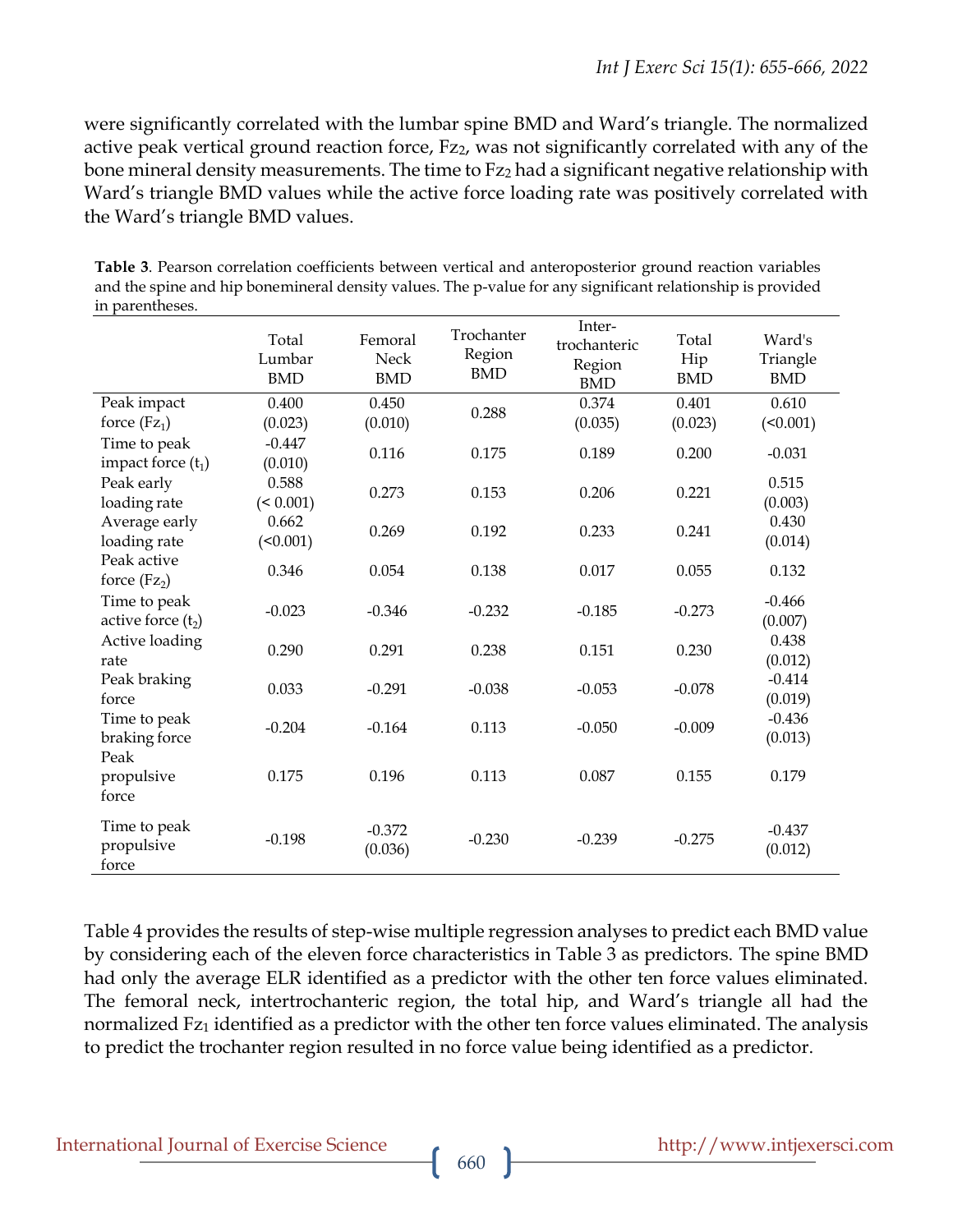| $\frac{1}{2}$             |                 |                              |                          |                          |
|---------------------------|-----------------|------------------------------|--------------------------|--------------------------|
| Region                    | Predictor       | R <sup>2</sup>               | Е                        | Significance             |
| <b>Total Lumbar Spine</b> | Average ELR     | 0.438                        | 23.353                   | ${}_{0.001}$             |
| Femoral neck              | Fz <sub>1</sub> | 0.203                        | 7.633                    | 0.010                    |
| Trochanter region         | NA              | $\qquad \qquad \blacksquare$ | $\overline{\phantom{a}}$ | $\overline{\phantom{0}}$ |
| Intertrochanteric region  | Fz <sub>1</sub> | 0.140                        | 4.873                    | 0.035                    |
| Total hip                 | Fz <sub>1</sub> | 0.161                        | 5.750                    | 0.023                    |
| Ward's triangle           | Fz <sub>1</sub> | 0.372                        | 17.803                   | ${}_{0.001}$             |

**Table 4.** Results of Step-wise Multiple Correlation Analysis to predict each BMD value using the different force, loading rates and time values.

# **DISCUSSION**

The aim of this paper was to investigate the relationship between the hip and spine bone mineral density values and ground reaction force characteristics for male runners who use a rear foot striking pattern. Except for the trochanter region, all the BMD values were positively correlated to the peak impact force size. Additionally, the peak impact force size was identified as the predictor in the multiple regression for all the BMD values other than the trochanter region and the spine. These two findings suggest that the impact force exhibited by rear foot strikers may be advantageous for hip and spine BMD. There has been speculation that these larger vertical ground reaction forces and greater loading rates, which may help develop greater bone density, may also increase injury risk, but most of these findings involve female runners (27, 45, 49). Also, any finding regarding previously injured versus non-injured subjects does not infer a causal relationship between high loading rates and injury. It is possible that the injured runners' mechanics have been altered due to the injury, as opposed to causing the injury. It should be noted that the runners in this study were selected specifically to be injury-free for the past 12 months and had not experienced any lower extremity surgeries.

The peak and average early loading rates in the current study were also positively correlated to the lumbar spine and Ward's triangle BMD. Additionally, in the multiple regression analysis, the average early loading rate was identified as the predictor for the lumbar spine BMD. The active loading rate and the time to Fz<sub>2</sub> only correlated with the Ward's triangle BMD value. The Ward's triangle BMD has been identified as a sensitive predictor for osteoporosis, especially in males (48) and is a region in the femoral neck that illustrates initial bone loss (8). This suggests an important relationship between this early loading rate and osteoporosis risk. Both Ward's triangle and the lumbar spine are composed of a good amount of trabecular bone tissue which has a greater turnover rate than cortical bone (38). Jämsä et al. (26) studied an exercise intervention program over a year and reported that the greatest increase in BMD was at Ward's triangle. There were also increases at the femoral neck and trochanter, but they were smaller. The lumbar spine was not investigated. Heikkinen et al. (23) investigated the slope of the acceleration graph from accelerometers attached to women during exercise training that included a variety of activities that created different acceleration slope values (slow step to drop jumps). They concluded that physical activity that induced a slope of at least 1000 was associated with increased in BMD at the femoral neck, Ward's triangle and the trochanter, but not the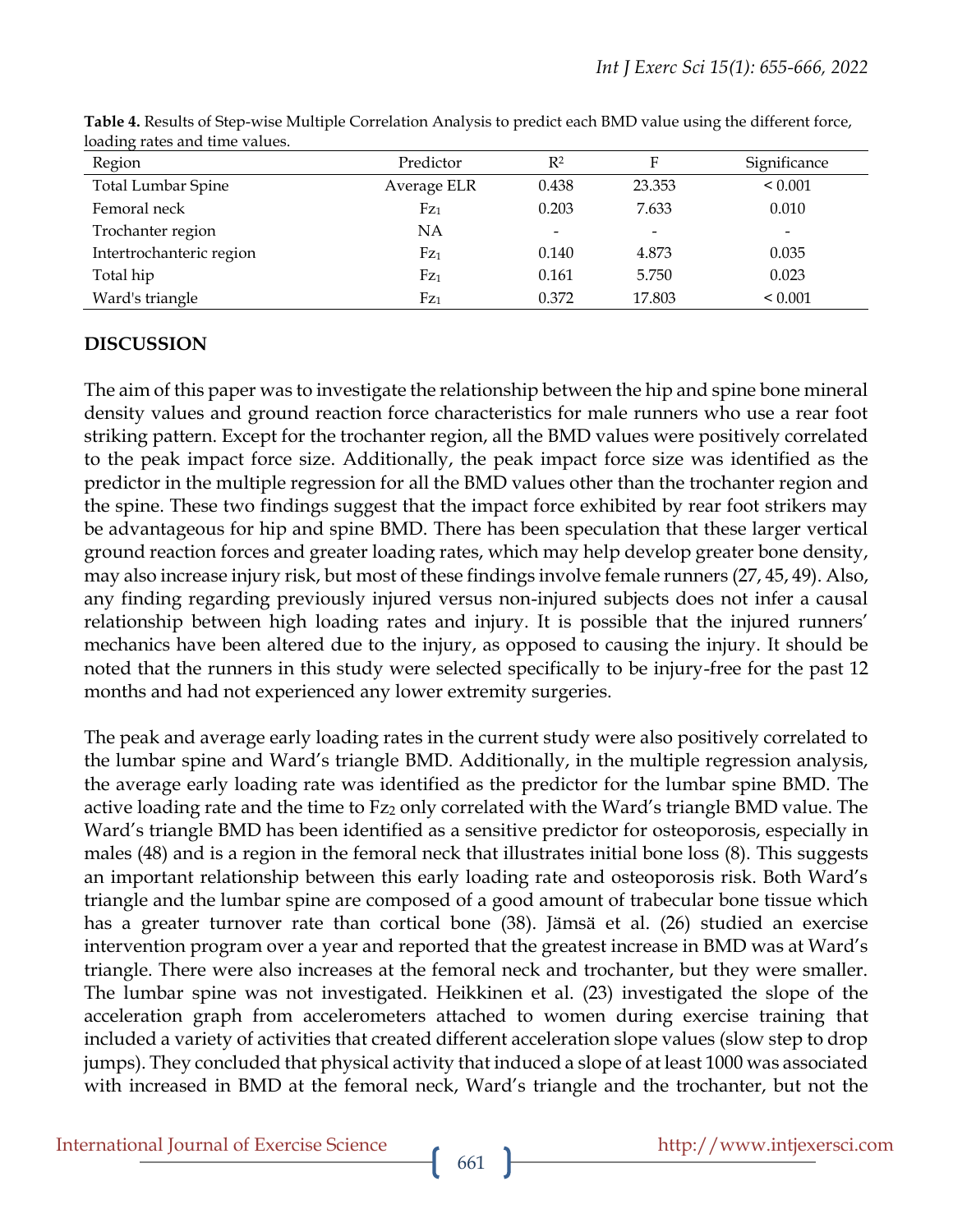lumbar spine in premenopausal women. While it is difficult to compare the actual values computed for the peak and average ELR to the identified acceleration slope value, it is likely that a larger loading rate is beneficial. Reenalta et al. (40) used IMUs to investigate tibial and sacral accelerations during a run at lactate threshold on a track. They reported that the tibial accelerations increased over the run but the sacral accelerations didn't change. This finding illustrates how accelerations (and their associated forces) differ within regions of the lower extremity. This may explain why the current study determined more relationships between force values and the lumbar spine and Ward's triangle as opposed to the trochanter and intertrochanteric regions.

While similar sized peak braking and propulsive forces have been reported in other studies involving runners, no previous research has been completed on the relationships between these forces and BMD at the hip and spine. The peak braking force and the time to this peak were significantly related only to the Ward's triangle with the lumbar spine and four other hip regions having very low correlation coefficient values. The negative relationship indicates that the larger the braking force size, the greater the BMD. While the peak braking force is relatively small when compared to the peak vertical forces analyzed, it appears that it creates a force in a different direction that is helpful for BMD in the Ward's triangle.

The normalized impact force size,  $Fz_1$ , was found to be  $2.33 \pm 0.62$  BW in the current study. Other studies have reported values ranging from 1.5 BW – 2.8 BW (9, 11, 13, 30, 31, 34) with most studies reporting values less than 2.0 BW. Differences between reported values are likely associated with the GRF values being filtered which would likely decrease any peak or extreme values. The current study did not filter the GRF values for this very reason. The largest value (2.8 BW) reported from the other studies mentioned also was obtained from unfiltered data (13). Additionally, not all these studies included runners using only a rear foot striking pattern which results in larger impact forces.

The early loading rates (both peak and average) in the current study were larger than most of the values reported by other investigators (20, 30, 31, 33, 34, 48). The larger loading rates in the current paper may be due to the larger Fz<sub>1</sub> value, but also the other investigators used a variety of methodologies to obtain the loading rate which may decrease its value. In particular, not all investigators used the entire time from touchdown to Fz<sub>1</sub> to compute slope. Rather, some studies used 20-80% of this time period (20, 31, 33) or from 200N to 90% (34, 43). Finally, some of the loading rates reported in other studies included subjects who used a foot strike pattern that produced a vertical GRF without a clear impact force and thus computed the loading rate using the slope of the graph for a set time period after touchdown.

The active peak vertical ground reaction force, Fz<sub>2</sub>, had no significant relationship with any of the BMD values. The size determined in this current study  $(2.65 \pm 0.19 \text{ BW})$  matched values reported for other male runners which varied from 2.18 BW – 2.86 BW (9, 11, 20, 30, 31, 43). In particular, the size of Fz<sub>2</sub> in the current study was comparable to that reported by Kowalski and Li (30) for male recreational runners who used a rear foot strike pattern.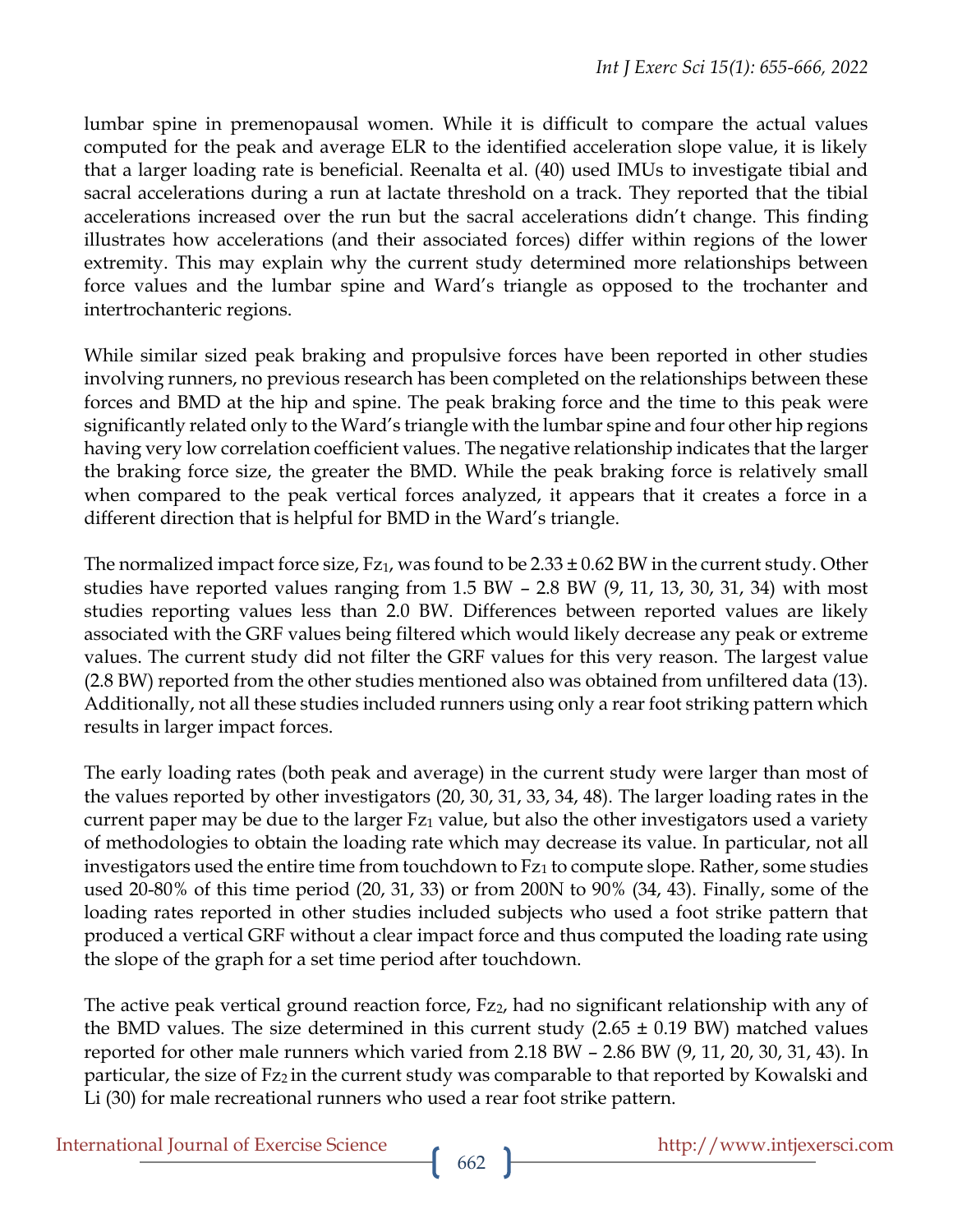It was determined that body mass was associated with femoral neck and intertrochanteric region BMD which was consistent with other findings (25). The analysis in the current study used force values that were normalized for body weight to minimize the effect that just having more body mass would have on BMD. Body mass index (BMI) has been related to BMD in other studies with differing findings, based on the populations. Tenforde et al. (44) reported that adolescent male runners with BMI  $\leq 17.5 \text{ kg/m}^2$  are more likely to have low BMD. Others have identified the cutoff to correspond with the definition of underweight (BMI  $\leq 18.5 \text{ kg/m}^2$ ) (18) but those results were not specific to males or to runners. None of the participants in the current study had BMI values below 18.5 kg/m<sup>2</sup> so it was not surprising that this was not a significant relationship for this group of runners. Hind et al. (25) also reported no relationship between BMI and BMD for their male runners that had a mean BMI =  $21.1 \text{ kg/m}^2$  which matches the values in the current study.

There was no relationship between the runners' weekly mileage and hip or spine BMD values. These results agree with findings from Kemmler et al. (29), but disagree with the results of several other studies. Both Hetland et al. (24) and Hind et al. (25) reported a negative relationship between various hip or lumbar spine BMD values and mileage for male runners with a larger range of weekly mileage. It may be that there is no relationship when a more homogeneous group of runners is considered. MacKelvie et al. (35) compared high volume (64 to 80 km/week) and very high-volume male runners (96 to 112 km/week) and found that while there was no difference in their lumbar spine BMD, the very high-volume runners had lower BMD at several sites within the hip.

A limitation of this study was that while GRF data was collected and determined to have relationships with various BMD values, it is not guaranteed that these forces were transferred to the hip and spine. It would be possible to bridge this gap by calculating joint reaction forces using motion capture data, along with the force plate data. A study by Giarmatzis et al. (17) investigated the hip contact force peaks for running at a range of velocities and reported that the peak hip contact forces ranged from 7.5 – 10.0 BW at velocities slower than the current study's runners. The loading rate related to these joint forces are likely sizeable and influential for the hip BMD. Another limitation of the current study was that nutritional and blood chemistry data was not collected. Studies that have included this analysis in their studies with male runners have concluded that biochemical markers of bone turnover were not predictive of changes in lumbar spine BMD (4). Brahm et al. (6) reported that runners had lower levels of both ICTP and PICP than controls, but that there was no difference in the levels of bone specific alkaline phosphatase (b-ALP) or osteocalcin. The relatively large BMI values for the runners in the current study, along with the lack of self-reported eating disorders, make drastic nutritional deficiencies less likely than those identified in other studies (44).

Future studies should include an analysis of the joint reaction forces and their relationship to hip and spine BMD. Also, a longitudinal study should be conducted to determine if there is consistency in early loading rates and if they continue to be positively associated with BMD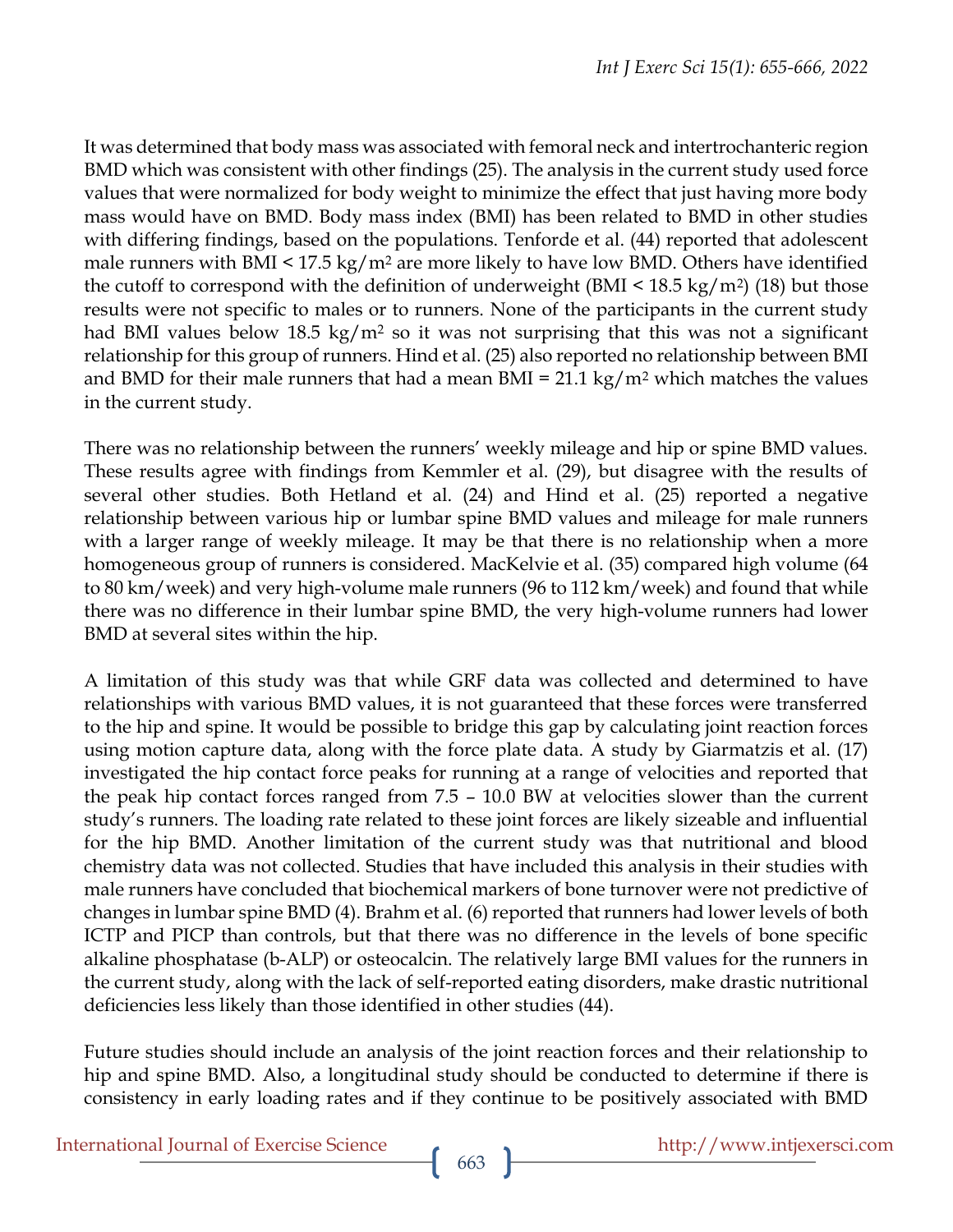values. Peak loading rates have been found to be similar in younger and older male runners when each group runs at their self-selected pace (7). However, when running at the same pace (faster than the older group would choose), the loading rate was higher for the older runners. The current study focused on male runners to eliminate the need to consider hormonal influences, but as osteoporosis is even more prevalent for females, the relationships investigated in this paper are also important to consider for a female population. Finally, a more complex statistical analysis could be performed to determine if a combination of force characteristics is most related to desirable BMD values.

In conclusion, there appears to be important relationships between the forces experienced during running and the subjects' bone mineral density, especially at the lumbar spine and Ward's triangle. While some literature suggests running as not beneficial to bone density at the hip and spine, rear foot striking runners seem to make impact and braking forces that create loading conditions that are advantageous.

# **ACKNOWLEDGEMENTS**

This research was partially funded by the Swenson Summer Science Research Fellowship Program.

#### **REFERENCES**

1. Arendse RE, Noakes TD, Azevedo LB, Romanov N, Schwellnus MP, Fletcher G. Reduced eccentric loading of the knee with the pose running method. Med Sci Sports Exerc 36(2): 272-277, 2004.

2. Barrack MT, Fredericson M, Tenforde AS, Nattiv A. Evidence of a cumulative effect for risk factors predicting low bone mass among male adolescent athletes. Br J Sports Med 51(3): 200-205, 2017.

3. Baxter‐Jones AD, Faulkner RA, Forwood MR, Mirwald RL, Bailey DA. Bone mineral accrual from 8 to 30 years of age: An estimation of peak bone mass. J Bone Miner Res 26(8): 1729-1739, 2011.

4. Bennell KL, Malcolm SA, Khan KM, Thomas SA, Reid SJ, Brukner PD, Ebeling PR, Wark JD. Bone mass and bone turnover in power athletes, endurance athletes, and controls: A 12-month longitudinal study. Bone 20(5): 477-484, 1997.

5. Bilanin JE, Blanchard MS, Russek-Cohen ES. Lower vertebral bone density in male long-distance runners. Med Sci Sports Exerc 21(1): 66-70, 1989.

6. Brahm H, Ström H, Piehl-Aulin K, Mallmin H, Ljunghall S. Bone metabolism in endurance trained athletes: A comparison to population-based controls based on DXA, SXA, quantitative ultrasound, and biochemical markers. Calcif Tissue Int 61(6): 448-454, 1997.

7. Bus SA. Ground reaction forces and kinematics in distance running in older-aged men. Med Sci Sports Exerc 35(7): 1167-1175, 2003.

8. Cardadeiro G, Baptista F, Zymbal V, Rodrigues LA, Sardinha LB. Ward's area location, physical activity, and body composition in 8‐and 9‐year‐old boys and girls. J Bone Miner Res 25(11): 2304-2312, 2010.

9. Cavanagh PR, Lafortune MA. Ground reaction forces in distance running. J Biomech 13(5): 397-406, 1980.

10. Cheung RT, Wong RY, Chung TK, Choi RT, Leung WW, Shek DH. Relationship between foot strike pattern, running speed, and footwear condition in recreational distance runners. Sports Biomech 16(2): 238-247, 2017.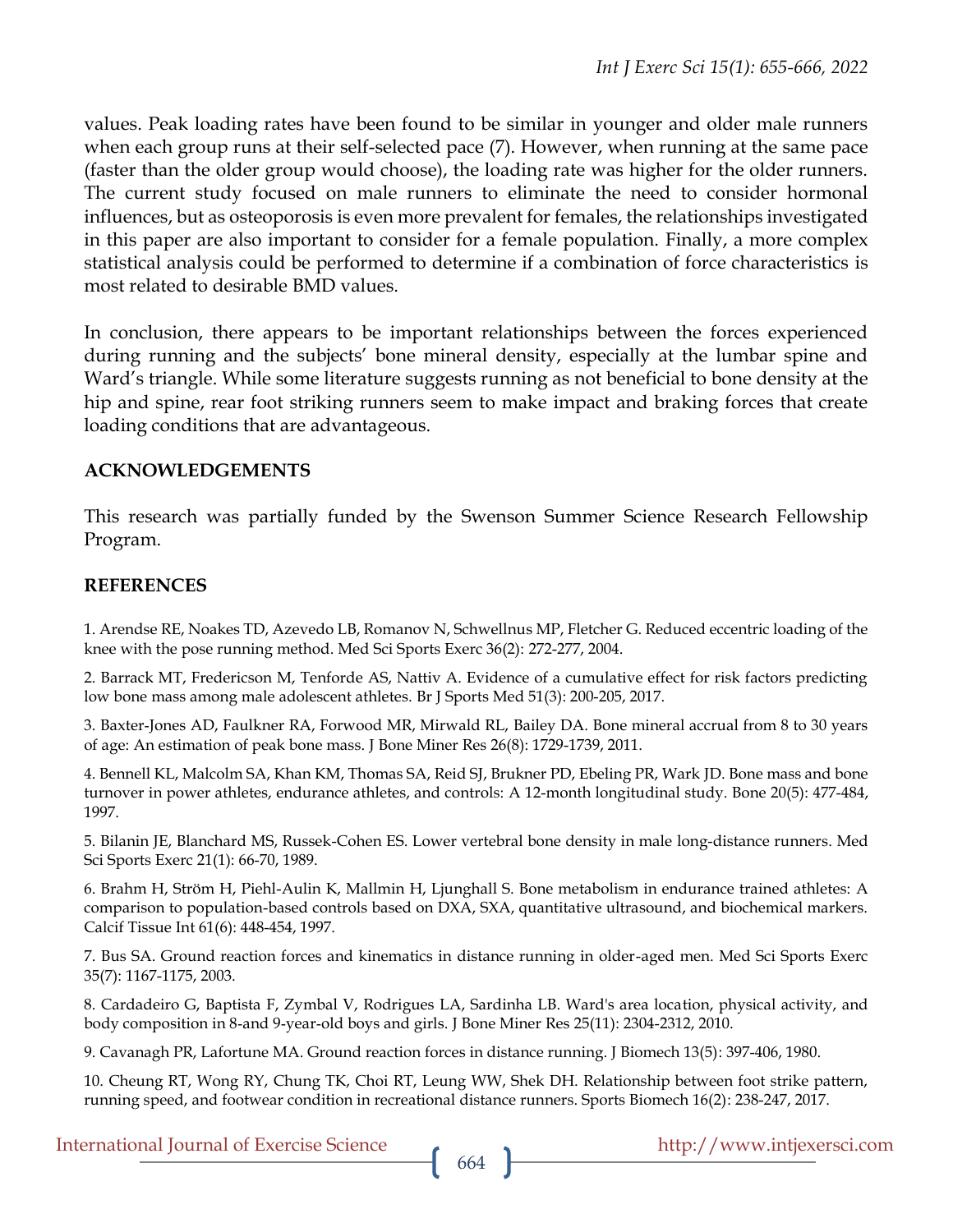11. Crossley K, Bennell KL, Wrigley T, Oakes BW. Ground reaction forces, bone characteristics, and tibial stress fracture in male runners. Med Sci Sports Exerc 31(8): 1088-1093, 1999.

12. De Almeida MO, Saragiotto BT, Yamato TP, Lopes AD. Is the rearfoot pattern the most frequently foot strike pattern among recreational shod distance runners? Phys Ther Sport 16(1): 29–33, 2015.

13. De Wit B, De Clercq D, Aerts P. Biomechanical analysis of the stance phase during barefoot and shod running. J Biomech 33(3): 269-278, 2000.

14. Düz S, Arik M. The effect of ultramarathon running on bone mineral density in male athletes. Int J App Ex Phys 9(5): 100-108, 2000.

15. Erickson KR, Grosicki GJ, Mercado M, Riemann BL. Bone mineral density and muscle mass in Masters Olympic weightlifters and runners. J Aging Phys Act 28(5): 749-755, 2020.

16. Fredericson M, Chew K, Ngo J, Cleek T, Kiratli J, Cobb K. Regional bone mineral density in male athletes: A comparison of soccer players, runners, and controls. Br J Sports Med 41(10): 664–668, 2007.

17. Giarmatzis G, Jonkers I, Wesseling M, Van Rossom S, Verschueren S. Loading of hip measured by hip contact forces at different speeds of walking and running. J Bone Miner Res 30(8): 1431-1440, 2015.

18. Gibbs JC, Nattiv A, Barrack MT, Williams NI, Rauh MJ, Nichols JF, De Souza MJ. Low bone density risk is higher in exercising women with multiple triad risk factors. Med Sci Sports Exerc 46(1): 167-176, 2014.

19. Goodpaster BH, Costill DL, Trappe SW, Hughes GM. The relationship of sustained exercise training and bone mineral density in aging male runners. Scand J Med Sci Sports 6(4): 216–221, 1996.

20. Goss DL, Gross MT. A comparison of negative joint work and vertical ground reaction force loading rates in Chi runners and rearfoot-striking runners. J Orthop Sports Phys Ther 43(10): 685-692, 2013.

21. Hasegawa H, Yamauchi T, Kraemer WJ. Foot strike patterns of runners at the 15-km point during an elite-level half marathon. J Strength Cond Res 21(3): 888-893, 2007.

22. Heaney RP, Abrams S, Dawson-Hughes B, Looker A, Marcus R, Matkovic V, Weaver C. Peak bone mass. Osteoporos Int 11(12): 985–1009, 2000.

23. Heikkinen R, Vihriälä E, Vainionpää A, Korpelainen R, Jämsä T. Acceleration slope of exercise-induced impacts is a determinant of changes in bone density. J Biomech 40(13): 2967-2974, 2007.

24. Hetland ML, Haarbo J, Christiansen C. Low bone mass and high bone turnover in male long-distance runners. J Clin Endocrinol Metab 77(3): 770-775, 1993

25. Hind K, Truscott JG, Evans JA. Low lumbar spine bone mineral density in both male and female endurance runners. Bone 39(4): 880-885, 2006.

26. Jämsä T, Vainionpää A, Korpelainen R, Vihriälä E, Leppäluoto J. Effect of daily physical activity on proximal femur. Clin Biomech 21(1): 1-7, 2006.

27. Johnson CD, Tenforde AS, Outerleys J, Reilly J, Davis IS. Impact-related ground reaction forces are more strongly associated with some running injuries than others. Am J Sports Med. 48(12): 3072–3080, 2020.

28. Kasmer, ME, Liu, XC, Roberts, KG, Valadao, JM. Foot-strike pattern and performance in a marathon. Int J Sports Physiol Perform 8(3): 286-292, 2013.

29. Kemmler W, Engelke K, Baumann H, Beeskow C, von Stengel S, Weineck J, Kalender WA. Bone status in elite male runners. Eur J Appl Physiol 96(1): 78-85, 2006.

30. Kowalski E, Li JX. Lower limb joint angles and ground reaction forces in forefoot strike and rearfoot strike runners during overground downhill and uphill running. Sports Biomech 15(4): 497-512, 2016.

31. Kulmala JP, Avela JA, Pasanen KA, Parkkari JA. Forefoot strikers exhibit lower running-induced knee loading than rearfoot strikers. Med Sci Sports Exerc 45(12): 2306-2313, 2013.